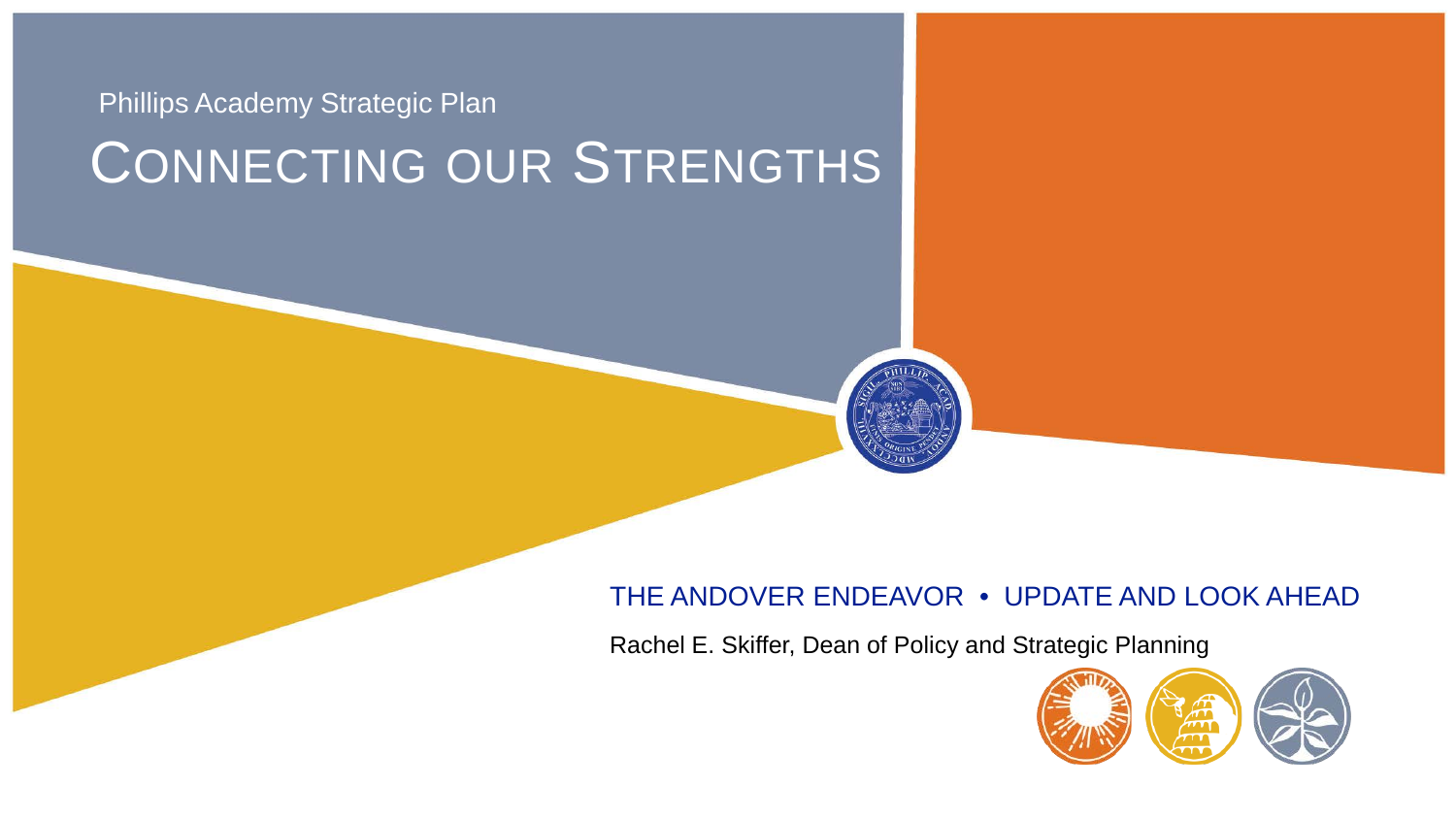### **STRATEGIC PLAN**



### **INSTITUTIONAL DIRECTIVES**

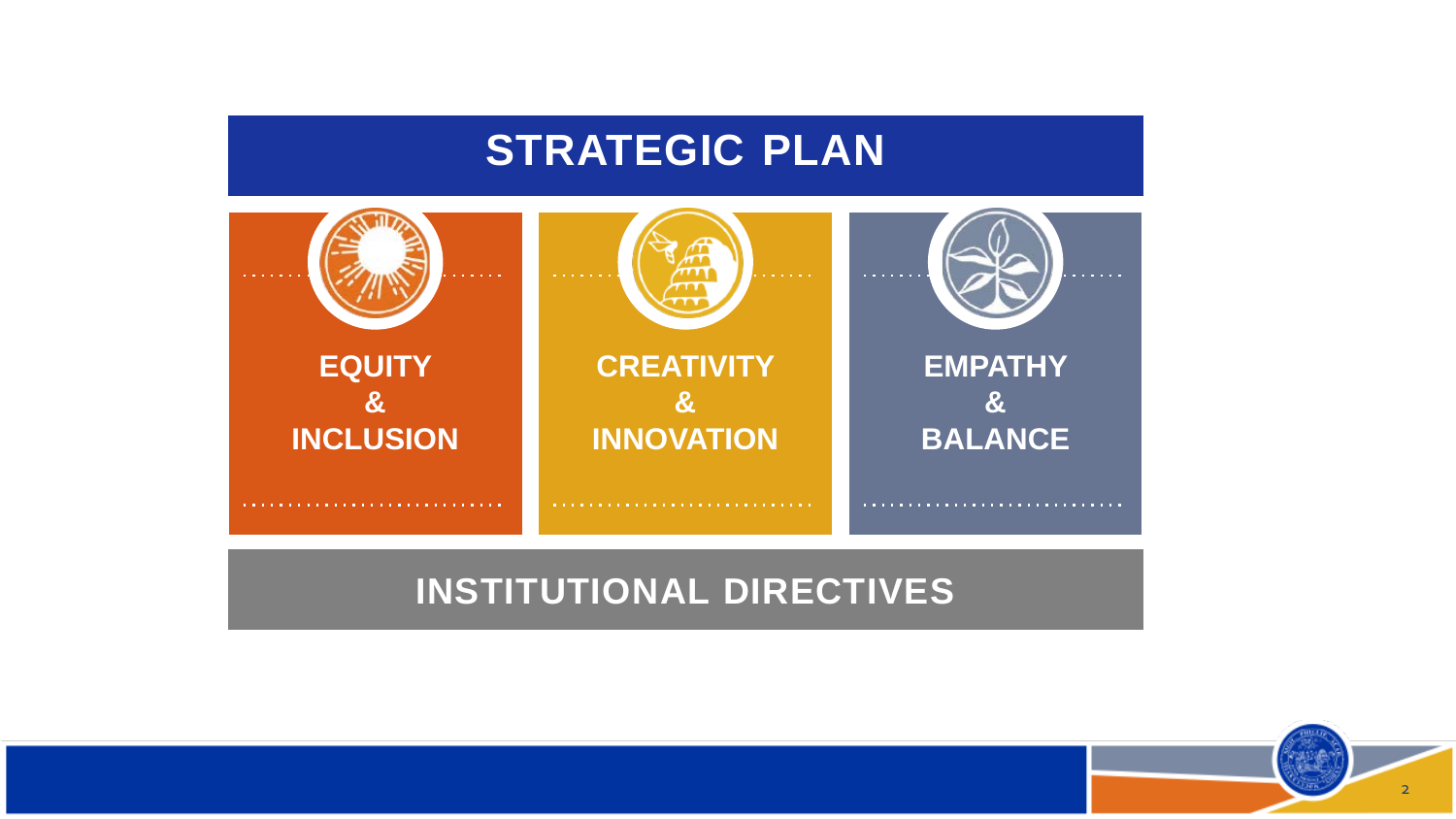

# **EQUITY & INCLUSION**

**GOAL**

Nurture the academic and personal growth of all students as they navigate a complex, intentionally diverse learning community.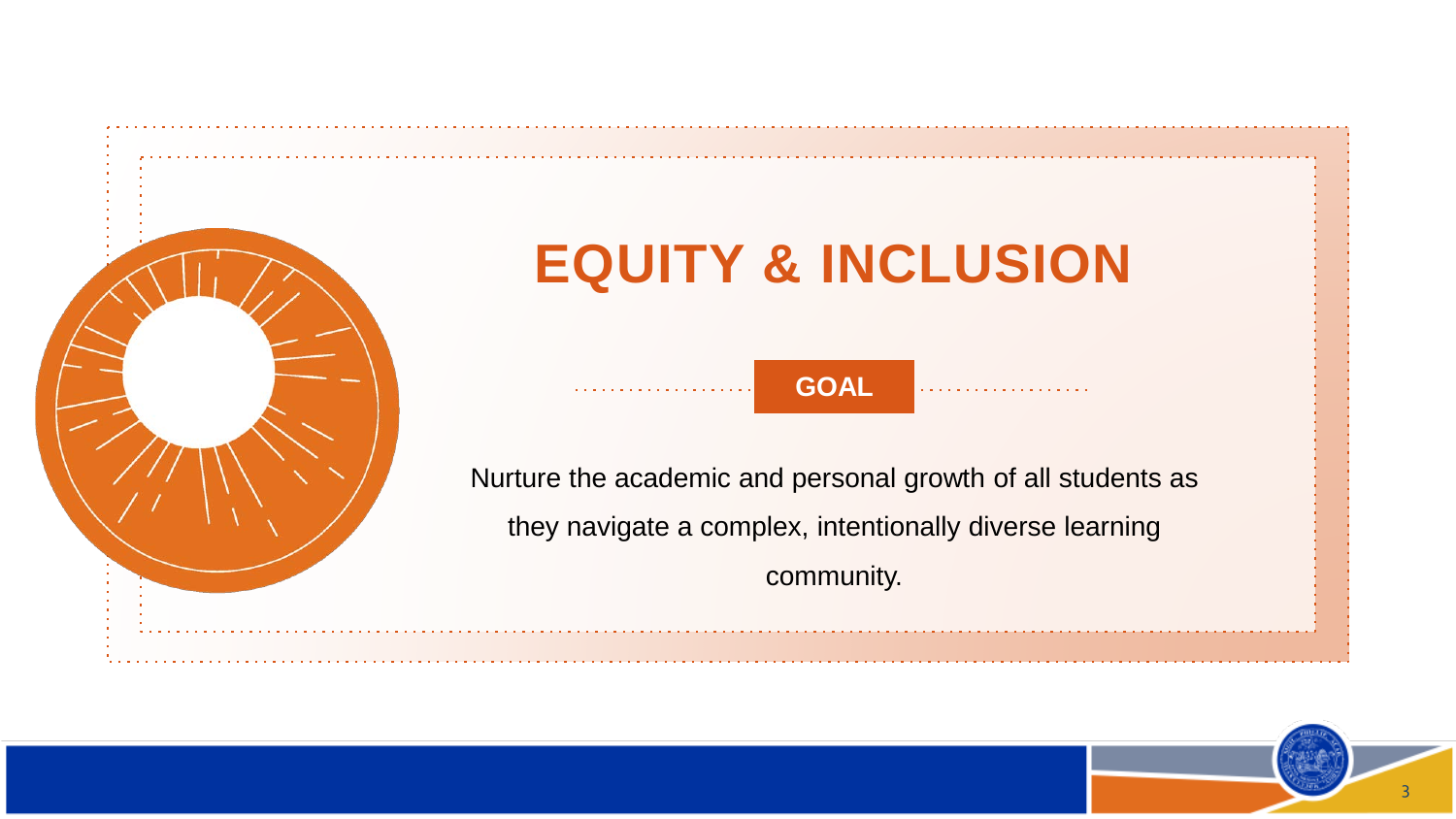# **EQUITY & INCLUSION: INITIATIVES**



### **Create and strengthen support structures so all students may access highest levels of our curriculum**

- Increased focus on student transitions to Andover
- PG experience enhanced

#### **Integrate advising, house counseling, and college counseling programs**

- CCO working with lowers and advisors
- Moved to dorm-based advising for lowers
- Refined protocol for point-person communication with families

### **Embed intellectual inquiry related to race, class, gender, and sexual orientation in curriculum and programming**

- All departments in conversation about current offerings
- Launched Interdisciplinary Working Group

#### **Hire/retain diverse, highly qualified faculty, administrators, staff committed to upholding core values**

• Faculty diversity increased from 22.3% to 27.6% in the past four years

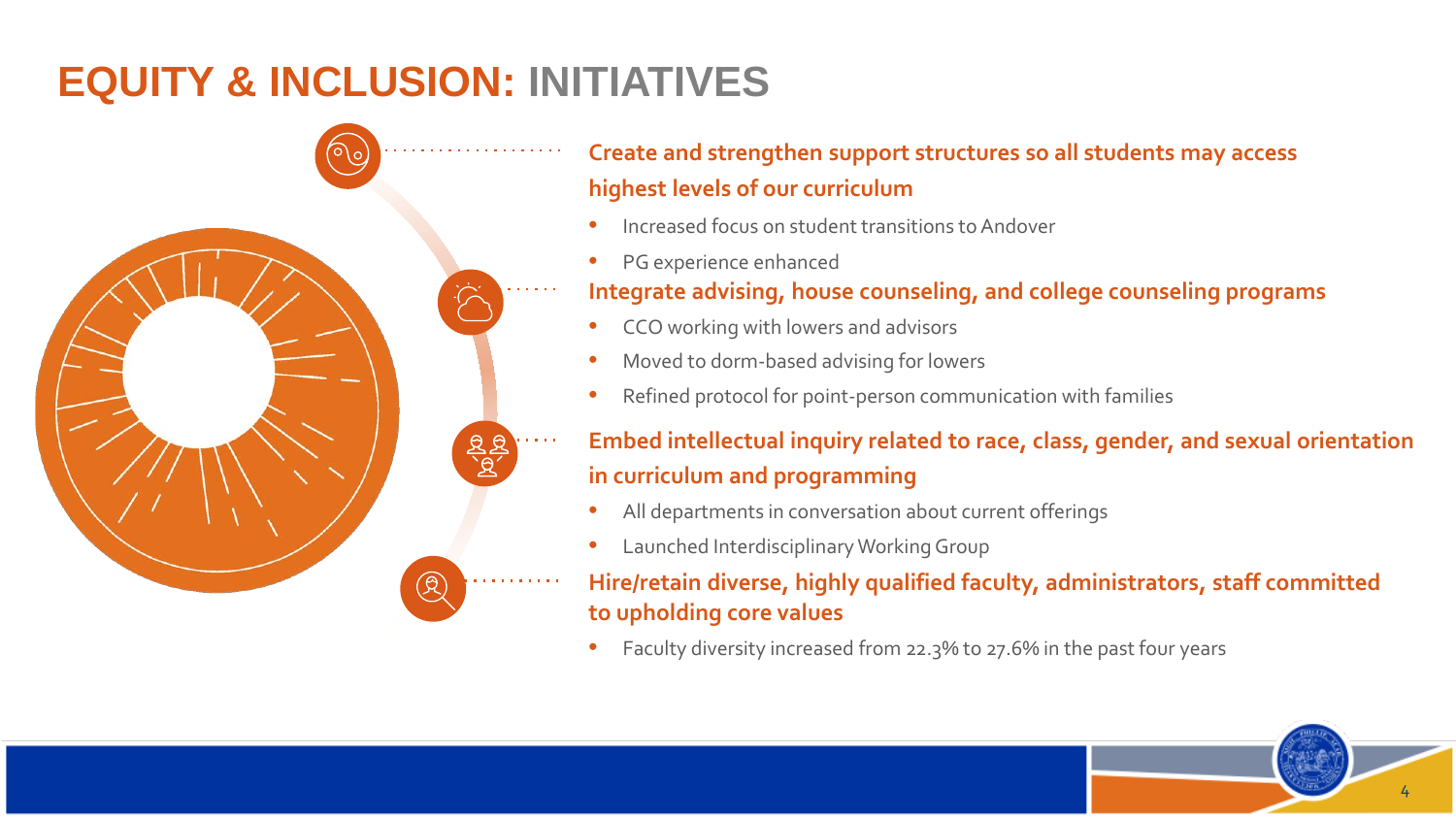

# **CREATIVITY & INNOVATION**

**GOAL**

Implement new ideas in teaching and learning informed

by the global dialogue on education.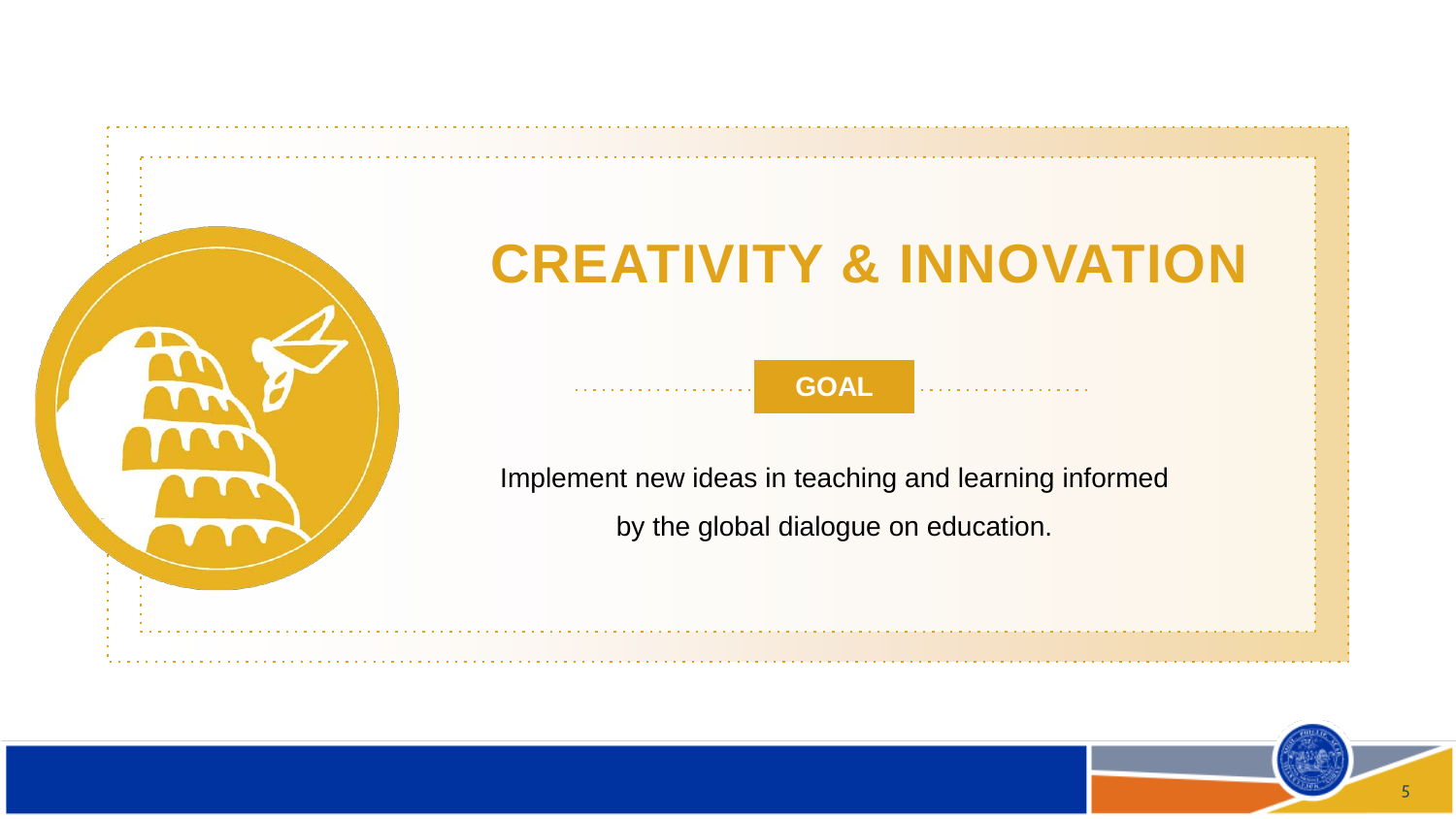## **CREATIVITY & INNOVATION: INITIATIVES**



#### **Launch the Tang Institute, a collaborative effort to test, assess, and share new teaching methods and learning tools**

- 17 total fellows to date
- 16 Learning in the World programs and 10 affiliate programs (began with six in 2014)
- 4 hybrid and online courses offered during Summer Session

#### **Devote professional development to the exchange of effective pedagogical practices**

• Increased sharing of effective pedagogies on and off campus

#### **Develop more experiential, interdisciplinary, and multidisciplinary courses**

- Hub for interdisciplinary instruction in development
- Off-campus learning opportunities more closely aligned with on-campus curriculum

#### **Support teachers in integrating appropriate technologies as part of their classroom practice**

- Educational Initiatives office supporting faculty in incorporating classroom technologies
- Faculty teaching classes in "The Nest" (OWHL makerspace)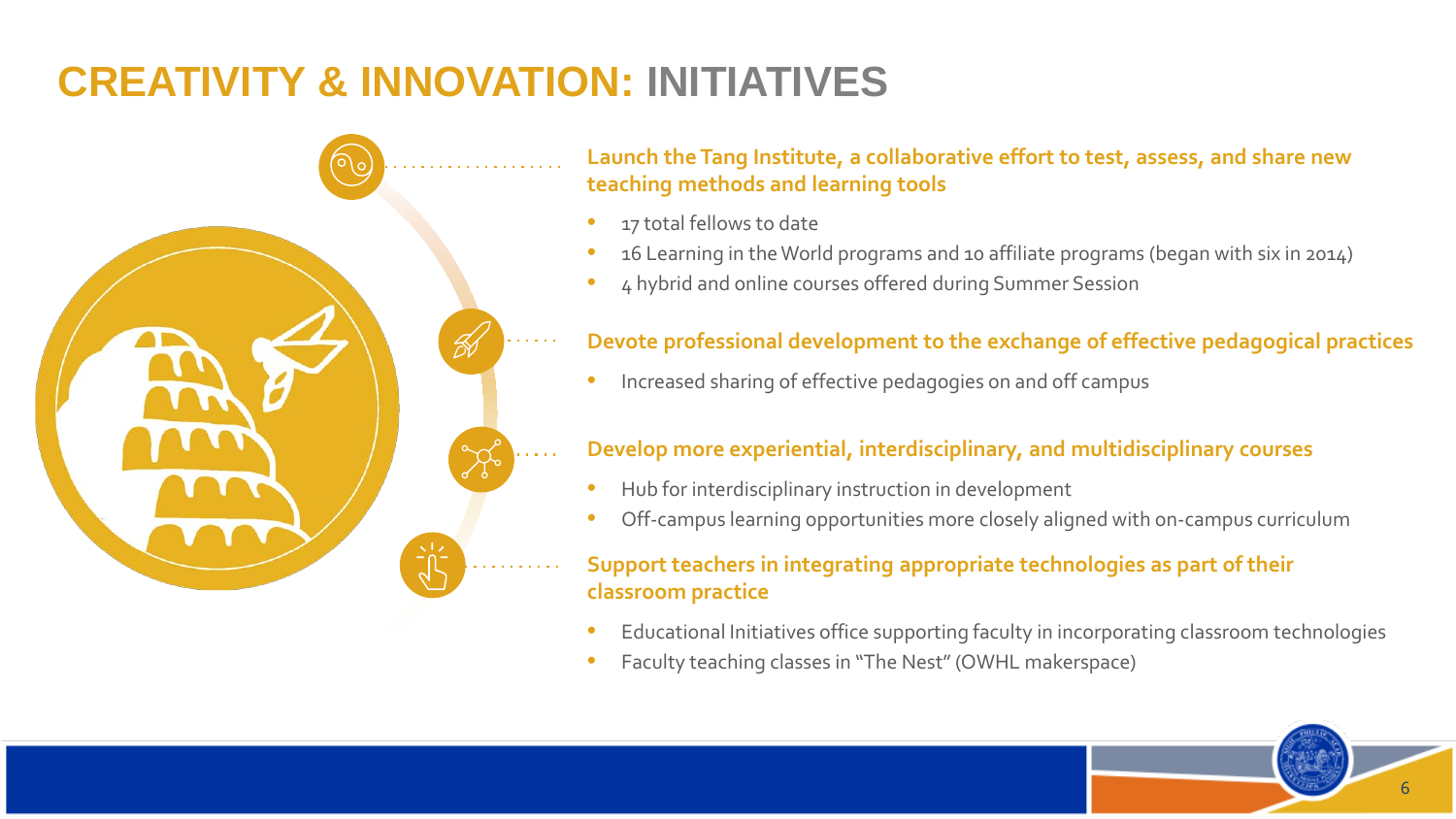

# **EMPATHY & BALANCE**

**GOAL**

Prioritize mutual understanding and individual well-being

as essential to a thriving community.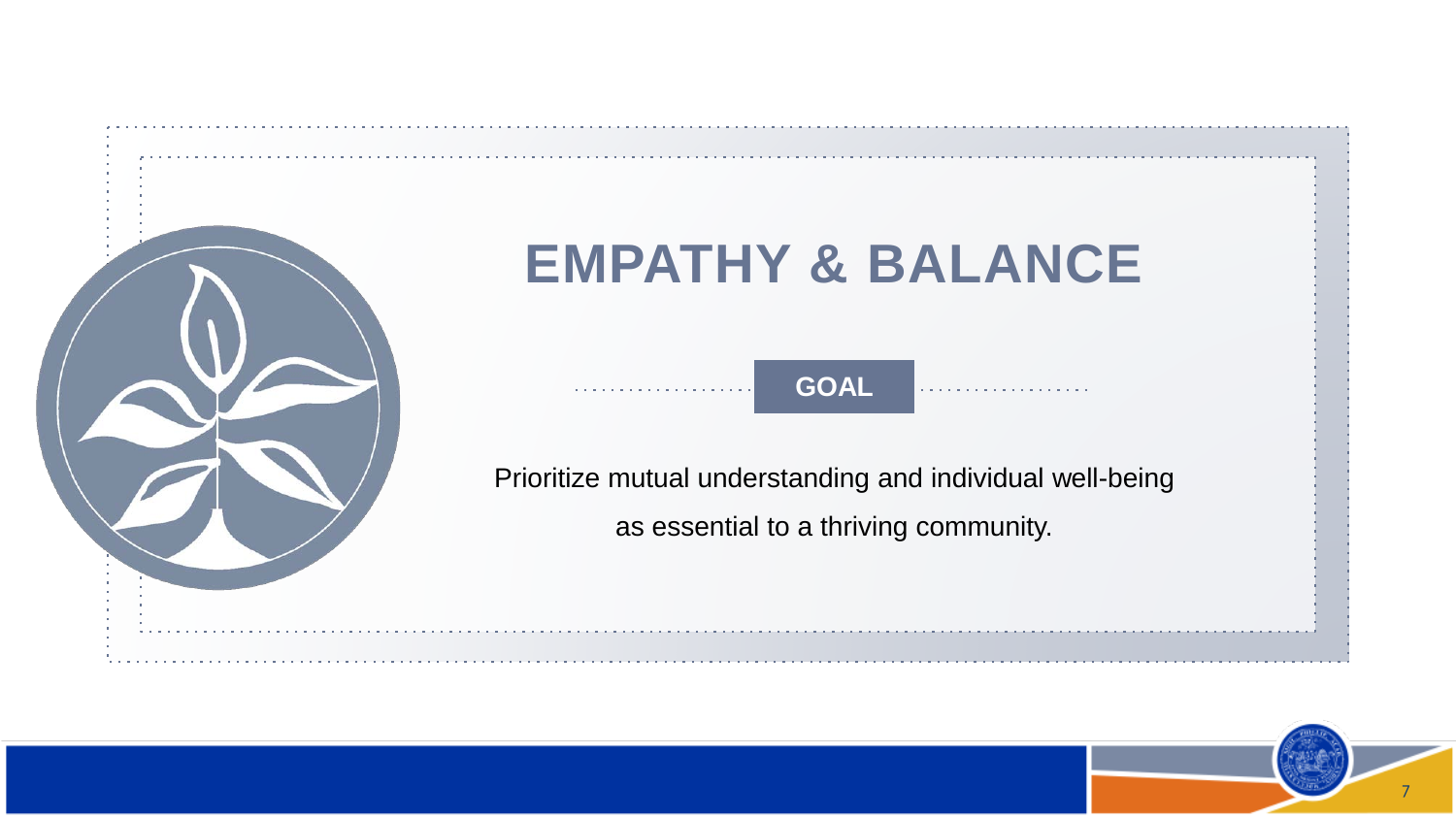# **EMPATHY & BALANCE: INITIATIVES**



### **Create comprehensive, multi-year health curriculum; further incorporate socialemotional learning into our educational program**

- "Foundations" pilot launched for 9th graders in 2016–2017 and will continue in 2017–2018
- "Endeavors" pilot for 10th graders will be launched in 2017–2018
- Pilots taught during periods released by other courses to prevent "add-on" for students

#### **Open the Rebecca M. Sykes Wellness Center for health care and education**

• Opened Fall 2015

#### **Update the scope and philosophy of our athletic program**

- Core principals for Andover athletics endorsed by Board
- Expanded activities that count towards athletic requirement

#### **Provide opportunity for every student to study off campus, experience a different culture**

• 219 students participated in Learning in the World in 2016–2017

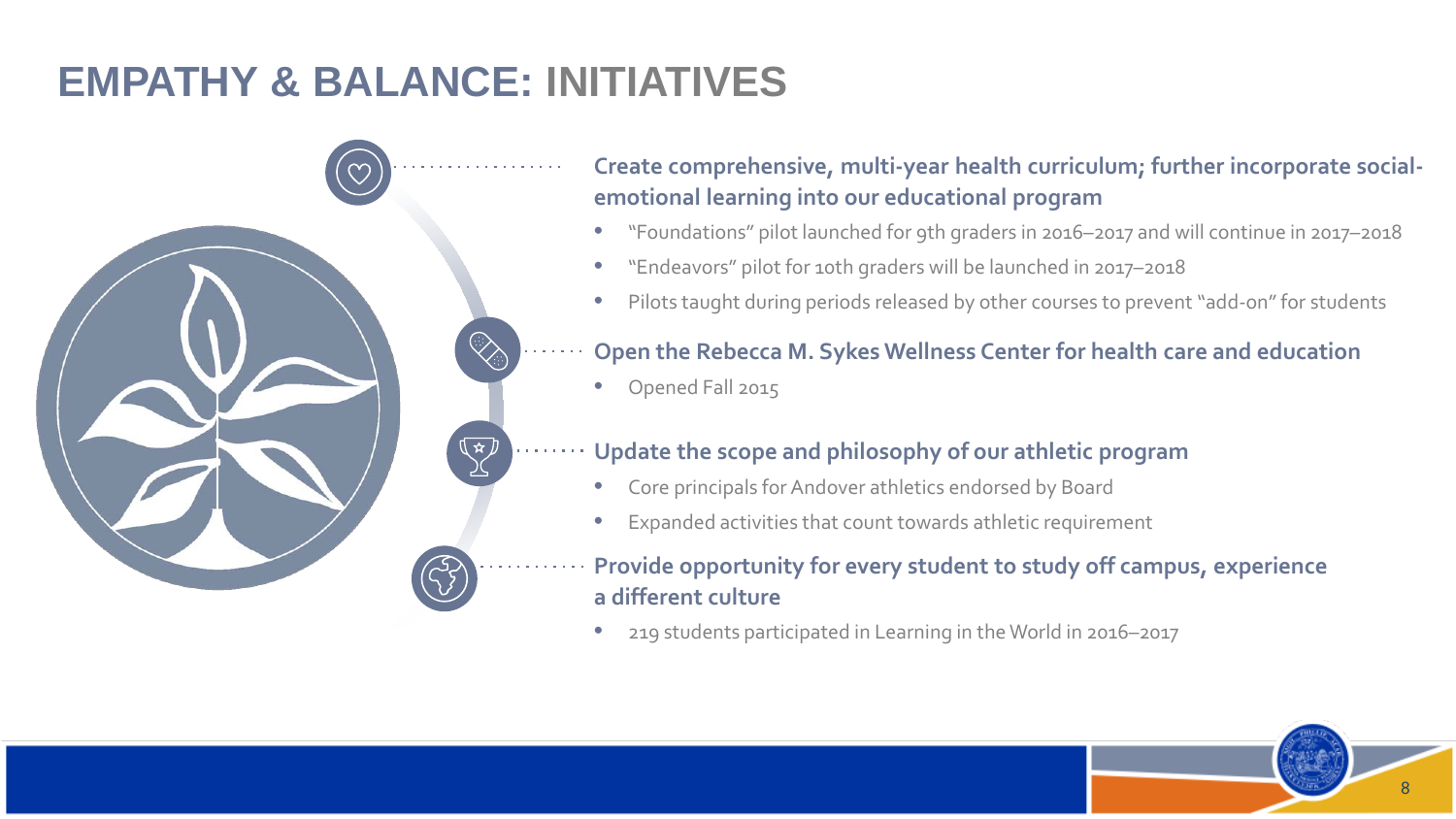# **INSTITUTIONAL DIRECTIVES**

**GOAL**

Our goals, ambitious in scope, depend on the implementation of certain institutional directives. More logistical and operational in nature, they must be considered and carried out with reference to each other.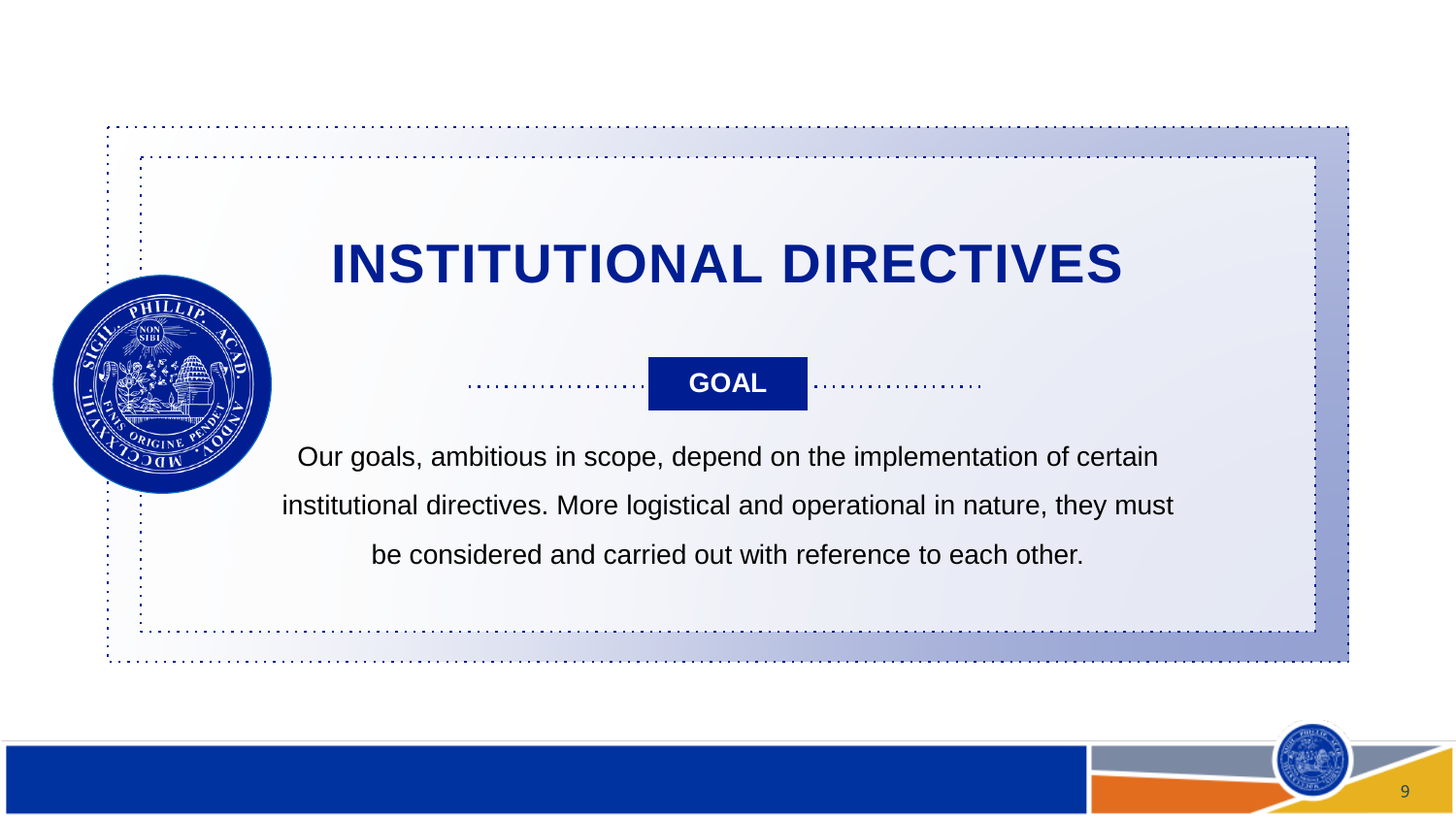## **INSTITUTIONAL DIRECTIVES**

- Communicate our **NEED-BLIND ADMISSION POLICY** widely as a defining characteristic of Phillips Academy
- Build a **STUDENT-CENTERED DAILY SCHEDULE** and annual calendar
- Develop a **CAMPUS MASTER PLAN** that encompasses renovation of our athletic facilities
- Create a **CLIMATE ACTION PLAN** that advances sustainability on campus
- Compose a succinct and current expression of the **ACADEMY'S MISSION AND PURPOSE**
- Perform **REGULAR ASSESSMENTS OF EQUITY AND INCLUSION** on campus, considering the interests of all students, staff, faculty, and administrators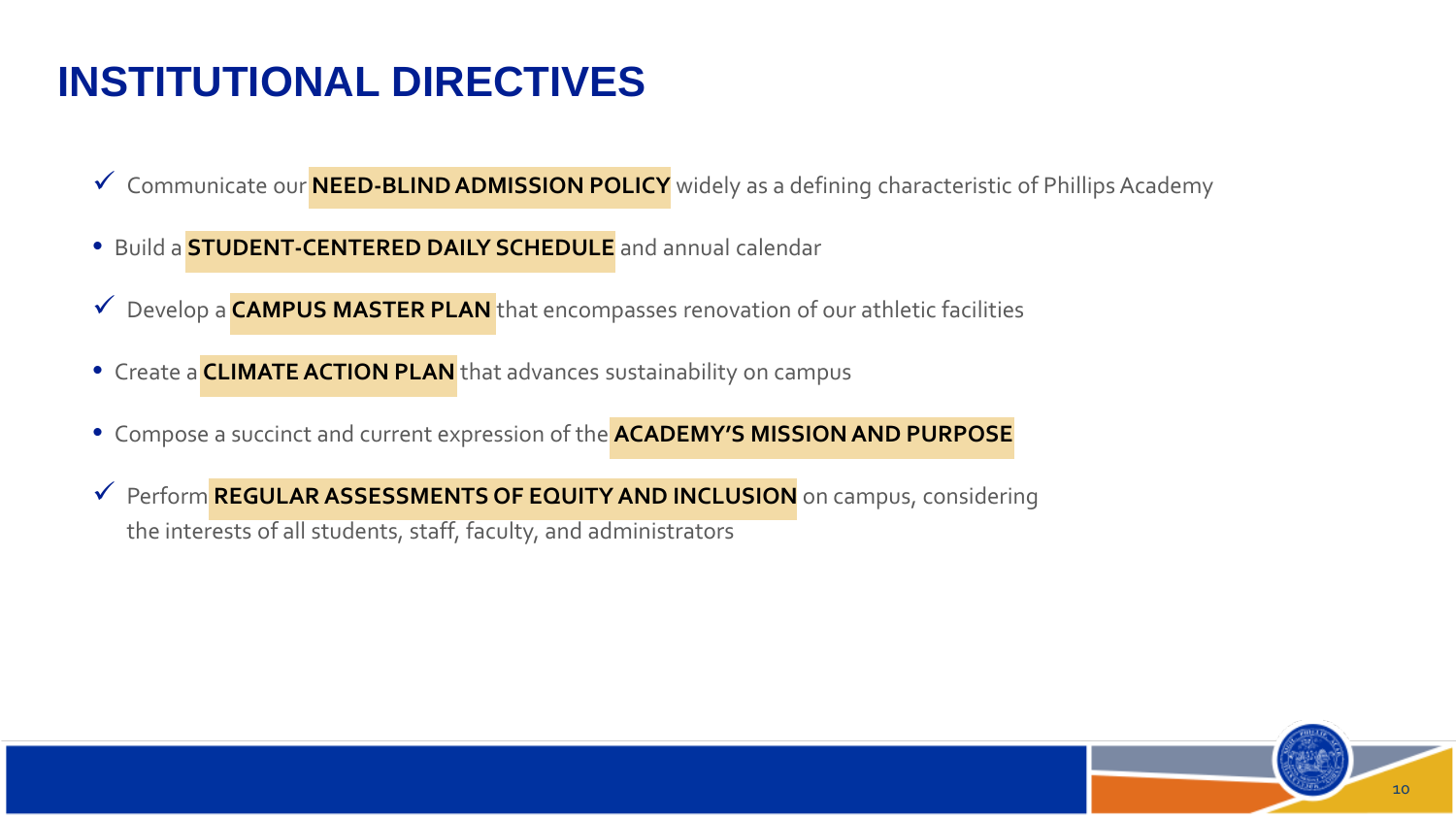## **WORKING GROUP PROGRESS**

### **EMBEDDED**

- $\checkmark$  Postgraduate program
- $\checkmark$  Transitions (support structures)
- $\checkmark$  Equity & Inclusion assessments
- Advising/house counseling/college counseling
- $\checkmark$  Athletic philosophy
- $\checkmark$  Social emotional learning/health
- $\checkmark$  Learning in the World
- Campus Master Plan
- $\checkmark$  DELTA

#### **IN PROCESS**

- **Q** Climate Action Plan
- $\Box$  Intellectual Inquiry -> Interdisciplinary
- $\Box$  Schedule/calendar

#### **FUTURE WORK**

 $\triangleright$  Develop current statement of the Academy's mission and purpose